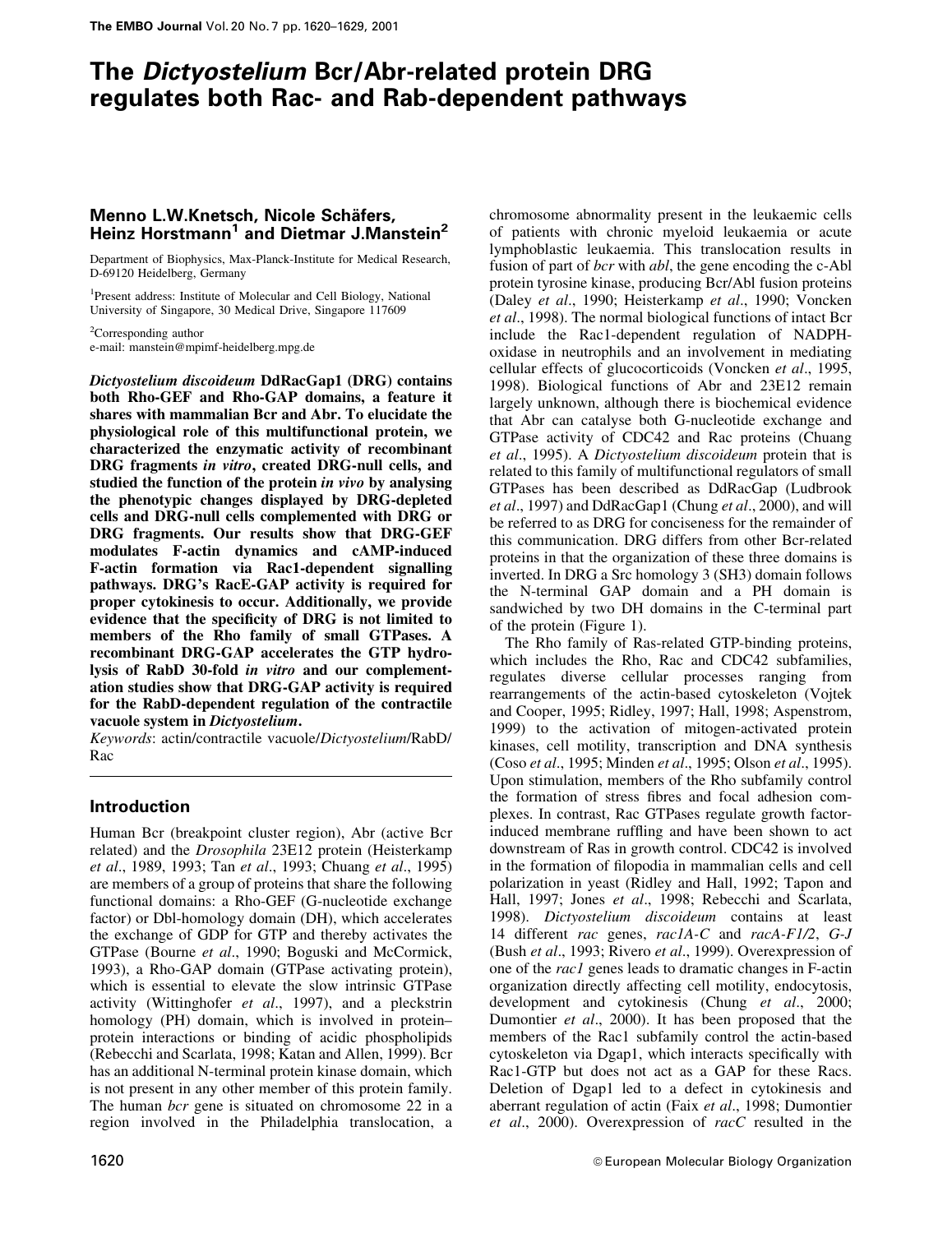

Fig. 1. Diagrammatic representation of Dictyostelium DRG and DRG expression constructs. DRG has a calculated molecular weight of 148.5 kDa and an isoelectric point of 7.2. The predicted amino acid sequence of DRG shows a clear modular composition of the protein. The N-terminus contains a GAP-SH3 module with the GAP domain showing high homology to Rac/Rho-specific GTPase activating proteins (up to  $47\%$  homology). Then follows a stretch of  $450-500$ amino acids of which almost 50% are proline, serine and threonine residues (PST domain). Two Dbl-homology domains (DH1 and DH2) sandwich the PH domain at the C-terminus of the DRG protein. Fulllength DRG (FL), a construct containing both Dbl homology domains with the central PH domain (2D) and a construct containing the GTPase activating region with the Src homology 3 domain (GAP-SH3) were expressed in Dictyostelium DRG-null cells. The 2D and GAP constructs were expressed in and purified from bacteria. The 2D construct contains amino acids  $779-1335$ , the GAP-SH3 construct amino acids  $1-320$ , and the GAP construct amino acids  $28-184$ .

formation of unusual F-actin-rich structures at the plasma membrane and an increase in phagocytic activity. Inhibition of PI3-kinase partly reverts the effects of racC overexpression. This suggests that a PI3-kinase acts downstream of RacC (Seastone et al., 1998). RacE is involved in the regulation of cortical tension, actin organization at the cortex, and cleavage furrow formation during cytokinesis (Larochelle et al., 1996; Gerald et al., 1998).

To investigate the physiological functions of DRG, we used a multifaceted approach combining biochemical, molecular genetic and cell biological analysis. Our results show that Rac1A is not the preferred interaction partner of DRG. Instead, DRG-GAP activity regulates diverse cellular processes such as organization of the contractile vacuole system and cytokinesis by linking to RabD- and RacE-dependent signalling pathways, while DRG-GEF activity regulates localization of F-actin and cAMPinduced F-actin formation via Rac1-dependent signalling pathways.

# Results

# Domain organization of DRG

DRG consists of 1335 amino acids and shows a clear domain organization. The N-terminal part of the protein has a high degree of similarity to Rho-GAPs followed by an SH3 domain. Analysis with the Web-based tools ProfileScan and SMART (Bucher et al., 1996; Schultz et al., 1998; Hofmann et al., 1999; Ponting et al., 1999) revealed that the C-terminal part of DRG contains a second DH domain that has not been reported previously. The two DRG-DH domains display ~35% identity to each other and to other DH domains. Both contain the three structurally conserved regions ( $\text{scr}1-3$ ) that are typical for DH domains (Boguski and McCormick, 1993; Soisson et al., 1998). Sandwiched between DH1 and DH2 lies the PH domain. The polypeptide sequence between the SH3 domain and DH1 is characterized by the frequent occurrence of repeats of up to six proline, glycine, serine or

threonine residues. Twelve asparagine residues form the longest repeat. Asparagine repeats are frequently observed in Dictyostelium proteins and it has been speculated that they play a role in mediating protein-protein interactions (Wienke *et al.*, 1999).

### Characterization of DRG-null cells

In order to study the *in vivo* function of DRG, we generated DRG-null cells. Clones were tested for the deletion of the gene by Southern blotting and PCR analysis. The absence of DRG protein was further confirmed by immunoblot analysis using antibody MK-101, generated against a peptide from the SH3 domain of DRG. Due to the deletion of the gene, 36 of the 102 transformants analysed failed to produce DRG. All null cell lines displayed normal growth rates in suspension cultures and on bacterial lawns (Figure 2A). They displayed many forms of cell movement, extending and retracting filopodia and lamellopodia, and were able to ingest bacteria by phagocytosis.

To study the morphological consequences of the *drg* knockout in detail, cells from clone HDM100 were fixed and their ultrastructure observed in an electron microscope (Figure 3A). A large tubular-vesicular network was observed in DRG-null cells, which was not present in the wild type. The localization of specific organelle markers was investigated by immunofluorescence to identify the nature of this compartment. Mitochondria, Golgi apparatus and endosomal compartments appeared normal in size and organization (data not shown). However, a dramatic difference in the morphology of the contractile vacuole system was observed with an antibody directed against the 100 kDa subunit of the V-H+-ATPase (Figure 3B). This monoclonal antibody predominantly stains the contractile vacuole. In wild-type cells the contractile vacuole system is found in the periphery of the cell and consists of long tubular structures and several vacuoles. In DRG-null cells the contractile vacuole system has a condensed appearance and a non-peripheral localization. The morphological alterations observed by laser scanning confocal microscopy correlate well with the electron micrographs shown in Figure 3A. Next we examined the osmosensitivity of DRG-null cells to detect the functional competence of their contractile vacuole system. Cells were incubated either in water or 350 mM sorbitol, which are hypotonic and hypertonic conditions, respectively. The survival rate of cells after incubation in hypertonic medium was unaltered but under hypotonic conditions a 10-fold decrease was observed (Figure 3C).

DRG is developmentally regulated with the highest levels of expression observed between 6 and 12 h of development. Expression is 8-fold lower in vegetative cells and decreases gradually during the late stages of multicellular development (data not shown). Changes in F-actin distribution during development were visualized by staining fixed cells with TRITC-labelled phalloidin. In growing null cells no significant difference in the abundance and localization of F-actin was observed (data not shown). In aggregation-competent cells, after 8 h of development, there was a marked difference in the distribution of F-actin between DRG-null and wild type (Figure 4A). Null cells displayed cytosolic aggregates of F-actin and lacked the smooth cortical actin staining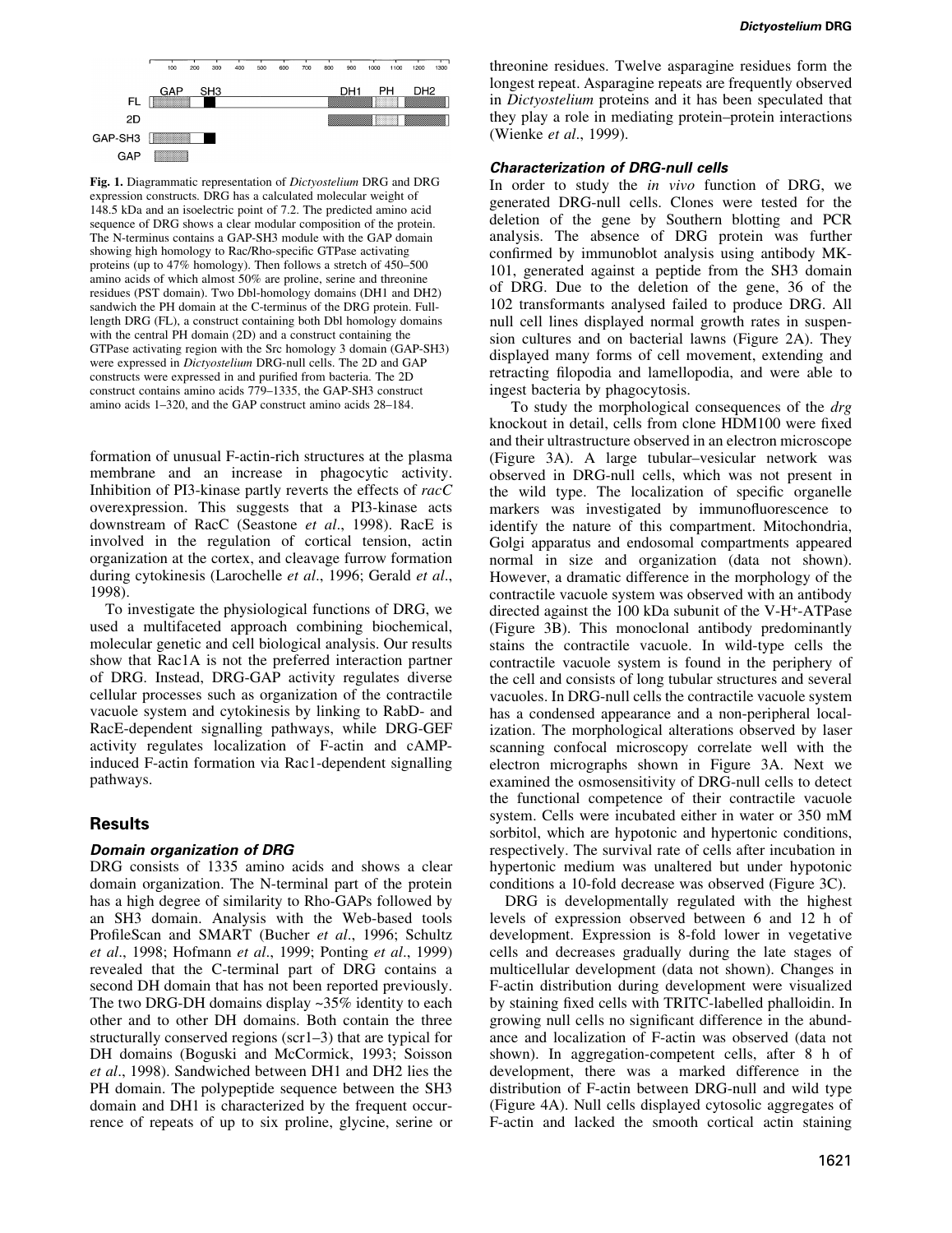

Fig. 2. (A) Growth characteristics of DRG-null and DRG transformant cells. Cells were methanol fixed and stained with 4'-6-diamidine-2-phenylindole (DAPI) to visualize the cell nucleus. Most cells contain one and sometimes two nuclei. Null cells expressing DRG-GAP-SH3 are larger and contain generally more than one nucleus up to fifteen nuclei per cell. The scale bar represents  $10 \mu m$  and is valid for all five pictures. (B) The graph shows growth of cells in suspension culture. Cells were diluted to  $1 \times 10^5$  ml<sup>-1</sup> and cell density was determined. Doubling times of 10 h for wild-type Ax2, FL and 2D cells, 12 h for DRG-null and 22 h for GAP-SH3 cells were determined.

observed with wild-type cells. Cortical F-actin in DRGnull cells appeared to be discontinuous, increased in thickness and less polarized (Figure 4A).

During the Dictyostelium developmental cycle cells aggregate by actively moving up a cAMP gradient. It has been shown that extracellular cAMP evokes fast and highly transient changes in the F-actin cortex (Hall *et al.*, 1988). Approximately 5 s after stimulation of cells with cAMP an increase in the amount F-actin is seen, which decreases rapidly, reaching almost basal level after 20 s. A second lower and slower peak is observed after 30–60 s. DRG-null cells show a strong decrease in the first F-actin peak following cAMP treatment (Figure 4B) and a complete lack of the second peak. The cells motile behaviour in a spatial gradient of cAMP was measured using a micropipette-based assay and the radial bioassay method described by Browning et al. (1995). The radial bioassay was used as it facilitates dose-response experiments for cAMP-induced chemotaxis. Micropipette-based assay and radial bioassay gave similar results for the maximal chemotactic speed. For wild-type and DRG-null cells, movement at  $\sim$ 10  $\mu$ m/min was observed (Figure 5A). The cAMP concentration at which DRG-null cells started to move directionally was at least 5-fold lower than for wild-type cells (Figure 5A).

Analysis of chemoattractant-induced F-actin formation, following stimulation with increasing concentrations of cAMP, revealed a similar increase in the sensitivity of DRG-null cells for cAMP as observed for chemotaxis (data not shown). The dose-response curve was shifted to the left, showing that the maximal response in DRG-null cells could be induced with ~10-fold lower cAMP concentrations in comparison with wild type. The shift in chemoattractant-induced F-actin, a process that is independent of phosphodiesterase activity, indicates that the observed differences in the chemotaxis assay were not caused by alterations in phosphodiesterase activity between the different cell lines. Differences in sensitivity to the chemoattractant cAMP are expected to have consequences for the aggregation behaviour of the null cells. Cells were incubated either submerged in Messtarvation buffer on plastic dishes or on non-nutrient agar and left to aggregate. The DRG-null cells did not show the normal thick, branched aggregation streams but had a tendency to migrate solitarily towards the aggregation centre (data not shown). The difference in aggregation behaviour resulted in an ~2-fold reduced size of the tight aggregates. The resulting fruiting bodies were smaller but showed normal morphology and carried viable spores.

Expression of full-length DRG in null cells led to a complete reversion of the null phenotype. The rescued cells had a functional and morphologically intact contractile vacuole system. They displayed normal F-actin organization and wild-type-like chemotaxis.

### Cellular localization of DRG

A yellow fluorescent protein (YFP)-DRG fusion construct was generated and transformed into wild-type and DRGnull cells to study the cellular localization of DRG in vivo. Expression of the construct was found to be  $\sim$  1.5- to 2-fold higher than the endogenous level of DRG. Cell fractionation experiments were performed with wild-type cells and DRG was detected on immunoblots using polyclonal antibody MK101 directed against the protein. These experiments showed that in vegetative cells DRG mainly resides in the cytosol. In aggregation-competent cells, up to 50% of DRG was found in a crude membrane preparation (data not shown) and YFP-DRG was clearly enriched at the leading edge of aggregation-competent cells. Changes in direction of movement were generally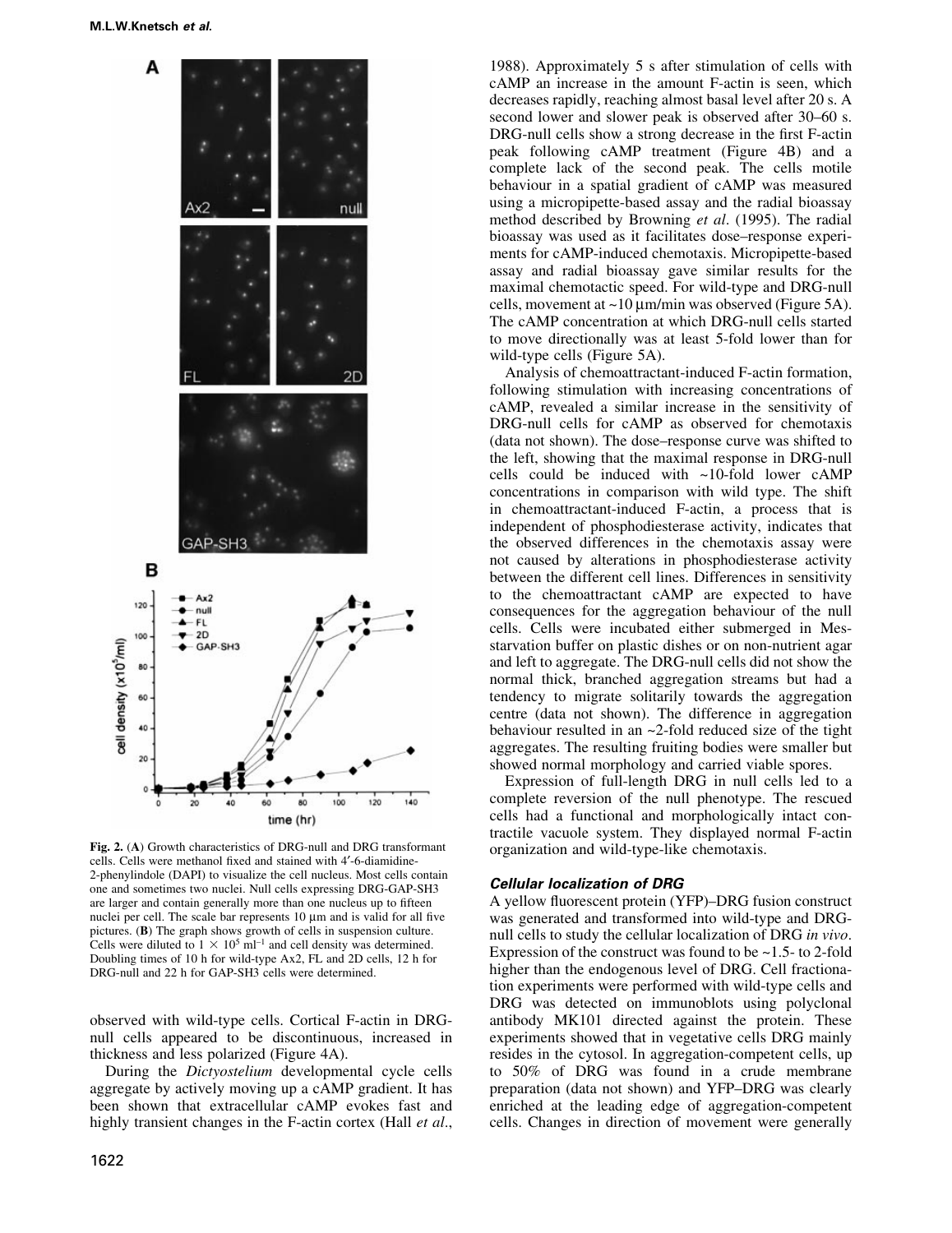

Fig. 3. DRG is involved in regulation of the contractile vacuole and osmosensitivity. (A) Electron micrographs of wild-type Ax2 and DRG-null cells. In contrast to the wild-type Ax2 (top), the DRG-null cells show a marked increase in a vesicular tubular structure in the centre of the cell (bottom). A close-up of these structures in the DRG-null cells is shown in the bottom-right panel. The scale bars are 2  $\mu$ m. (B) Confocal immunofluorescence images demonstrating the contractile vacuole system in Ax2 cells, DRG-null cells and DRG-null cells expressing full-length DRG (FL), DRG-2D (2D) or DRG-GAP-SH3 (GAP-SH3). A monoclonal antibody against the  $\alpha$ -subunit of the vacuolar ATPase was used and detected by a Cy3-conjugated secondary antibody. The scale bar represents 10 µm. DRG-null cells and the 2D cells contain a condensed contractile vacuole system while all the other cells are comparable to wild type. The scale bar is 10  $\mu$ m. (C) Osmosensitivity of DRG-null and DRG transformant cells. Cells were incubated in hypotonic conditions (H<sub>2</sub>O) and hypertonic conditions (350 mM sorbitol), and survival was determined by plating cells on Klebsiella lawns. Cell lines containing a distorted contractile vacuole system (see B) also display increased osmosensitivity under hypotonic conditions. The data shown are the mean of three independent experiments  $\pm$  SD.



Fig. 4. F-actin distribution in aggregation-competent cells. (A) Cells were allowed to settle on glass coverslips, fixed in paraformaldehyde and stained for F-actin as described in Materials and methods. Wild-type Ax2, FL and 2D cells show a polarized F-actin organization and a smooth cortical F-actin staining. DRG-null cells display a more disorganized F-actin distribution with aggregates in the cell and a thicker and discontinuous cortical staining. The larger GAP-SH3 cells show a large number of micro spikes and also a dramatically changed cortical actin staining. The scale bar represents 10 um and is valid for all five pictures. (B) cAMP-induced actin polymerization response. Aggregation-competent cells at  $2 \times 10^7$  cells/ml were stimulated with 1 µM cAMP and samples were taken at the indicated times. F-actin content was determined as described in Materials and methods. DRG-null cells and GAP-SH3 cells have a strongly decreased response. The mean of three independent experiments  $\pm$  SEM are presented.

preceded by a redistribution of YFP-DRG towards the site of pseudopod extension (Figure 5B).

### Functional dissection of the DRG domains

Separate constructs for the production of the regions involved in the GAP and GEF activities were generated and transformed into null cells to dissect the functional importance of each of these activities and to identify the interacting GTPases. Transformants producing the 2D construct (Figure 1) consisting of the PH domain sandwiched by the Dbl domains showed the same alterations of the contractile vacuole system as null cells (Figure 3B). Consequently they also displayed increased osmosensitivity under hypo-osmotic conditions (Figure 3C). In contrast, the actin-dependent consequences of DRG depletion were partially rescued by the 2D construct (Figure 4A). These cells showed smooth cortical F-actin staining and enrichment of F-actin at the leading edge of the cell. Chemotaxis and cAMP-induced F-actin formation appeared to be normal.

Expression of the GAP-SH3 construct in the null cells resulted in complete recovery of the contractile vacuole system (Figure 3B). The transformant's resistance to osmotic shock was similar to wild-type cells, suggesting that its contractile vacuole system is functional (Figure 3C). The organization of F-actin in aggregationcompetent cells was more severely disturbed by expression of GAP-SH3 in DRG-null cells (Figure 4A). In addition to the aberrant localization of F-actin in the DRGnull cell line, the GAP-SH3 transformed cells displayed a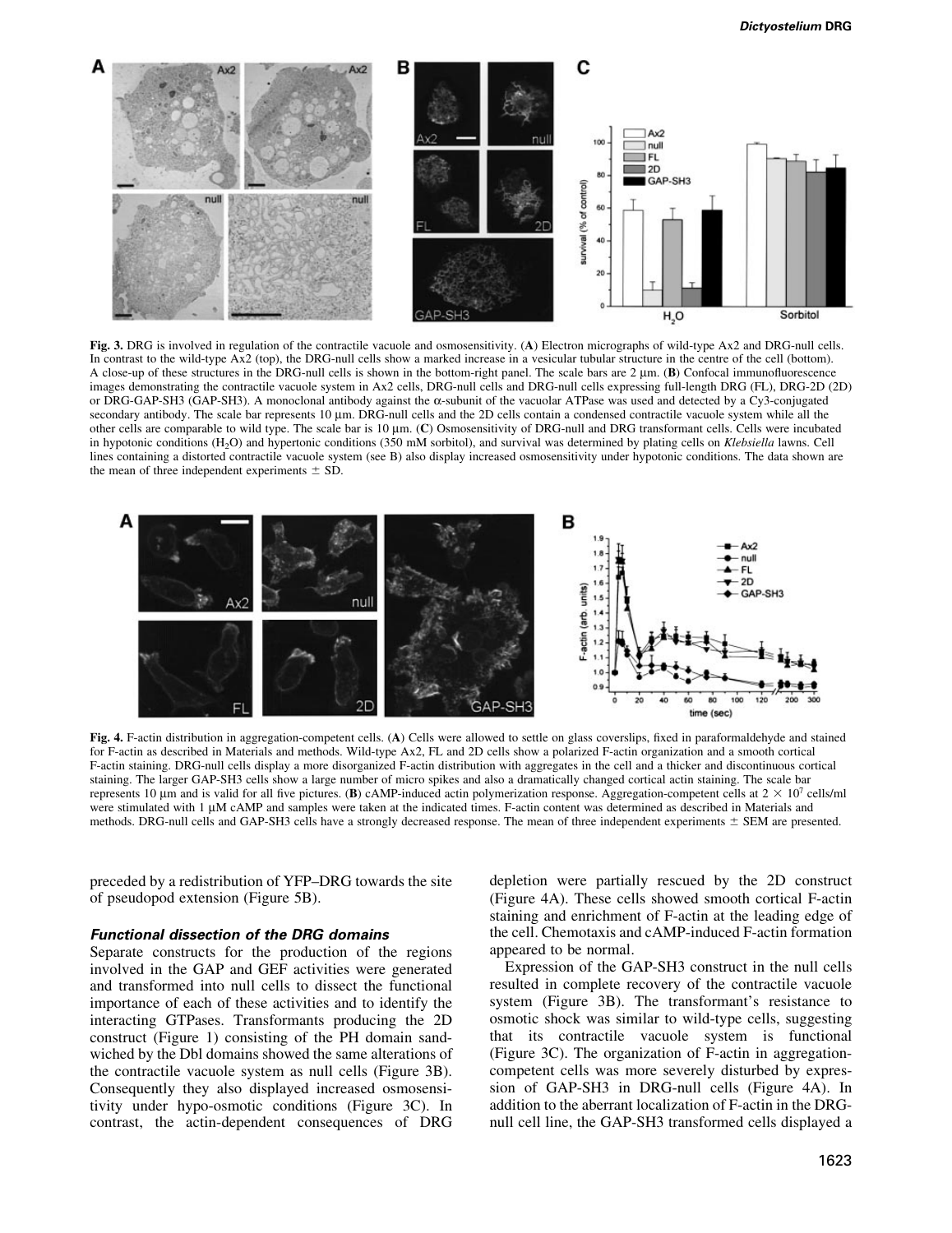

Fig. 5. (A) Chemotaxis of cells was determined using the radial bioassay described in Materials and methods. The mean of three independent experiments  $\pm$  SEM are presented. (B) Fluorescence microscopy of YFP-DRG expressing cells. YFP-DRG cells were allowed to settle on chambered cover glasses, washed and incubated for at least 6 h in Mes-starvation buffer. Time-lapse photography was performed with 10-s intervals.

large number of short actin-rich extensions on the cell surface. The dramatically reduced cAMP-induced F-actin formation as well as the increased sensitivity for cAMP during chemotaxis were not affected by expression of GAP-SH3 in the null cells (Figures 4B and 5A).

Cytokinesis was severely affected by expression of the GAP-SH3 construct in the null cells. The transformed cells displayed an increase in cell size and number of nuclei (Figure 2A). They also showed a decreased growth rate in suspension culture (Figure 2B) as well as in stationary adhesion cultures (data not shown). Wild-type Ax2 cells have a doubling time of 9 h whereas DRG-null cells double every 11 h. Null cells expressing full-length DRG or DRG-GEF display wild-type growth characteristics but overexpression of GAP-SH3 resulted in a doubling time of >25 h.

### DRG displays both GAP and GEF activity

Using the program SMART, we predicted the DRG to contain both GAP and G-nucleotide exchange activity (Schultz et al., 1998). Using bacterially expressed GAP and Rac1A we could confirm that DRG-GAP stimulates Rac1A GTPase activity. The fact that human RhoA was found to be a better substrate than Dictyostelium Rac1A indicated that Rac1A might not be the preferred in vivo substrate (Ludbrook et al., 1997). Additionally two phenotypes have been linked to the DRG-GAP activity. Overexpression of GAP-SH3 in null cells resulted in aberrant cytokinesis and reversion of the contractile vacuole system defect. Both regulation of cytokinesis and the contractile vacuole system have been reported to depend on small GTPases. RacE is essential for proper cytokinesis. A member of the Rab subfamily of small GTPases, the Rab4-like RabD, is required for normal function and morphology of the contractile vacuole system. DRG-GAP stimulates GTPase activity of both RacE and RabD (Figure 6A and B). An equimolar amount of GAP increases the GTPase activity of RacE 5.3-fold (from  $0.28 \times 10^{-1}$  to  $1.49 \times 10^{-1}$  min<sup>-1</sup>). For RabD, a 30-fold increase was observed (from  $0.086 \times 10^{-2}$  to  $2.58 \times 10^{-2}$  min<sup>-1</sup>). The use of native or post-translationally modified proteins might result in higher rates of activation than observed here for the bacterially expressed GTPases and DRG fragments.

To demonstrate that DRG also possesses G-nucleotide exchange activity, we bacterially produced a fragment containing both DH domains and the PH domain, purified it to homogeneity and measured GDP-GTP exchange on Dictyostelium small GTPases (Figure 6C and D). Mant-GDP displacement or mant-GTP association measurements showed that the 2D construct was capable of catalysing G-nucleotide exchange on Dictyostelium Rac1A. Both types of measurements with 2D produced similar rates of stimulation of G-nucleotide exchange activity. For the highest concentration of  $2D(8 \mu M)$  a 13-fold increase in the initial rate of GDP release was measured. In contrast, no exchange activity was detected for RacC, RacE, RasG and RabD. The data for RacC and RacE are shown in Figure 6E and F. The 13-fold increase in exchange activity for Rac1A by DRG-2D is very similar to the acceleration observed for Rac1 by Bcr- and Abr-GEF or for RhoA by Lfc or Lsc. However, the maximal rate of acceleration was reached at a molar ratio of 1:1 compared with 1:3 observed for DRG-GEF (Chuang et al., 1995; Glaven et al., 1996).

# **Discussion**

DRG was originally isolated in a PCR-based screen for members of the Rho-GAP family in Dictyostelium. The protein was shown to have GAP activity for human RhoA and Dictyostelium Rac1A, and sequence comparison revealed that the protein contains, in addition to the N-terminal GAP-domain, an SH3 domain and a DH-PH module (Ludbrook et al., 1997). Our results show the presence of a further DH domain at the extreme C-terminus of the protein and that a bacterially expressed construct containing both DH domains and the PH domain displays GEF activity for Rac1A in vitro.

# DRG as effector of Rac1 GTPases

Rac1A together with Rac1B and Rac1C forms the Dictyostelium Rac1 subfamily. The overall sequence identity of the three GTPases is >90% and their effector domains are identical to each other, but not to other Raclike GTPases, indicating that they have a unique set of effector proteins in common (Bush et al., 1993; Rivero et al., 1999). This conclusion is supported by experimental findings showing that the members of the Rac1 subfamily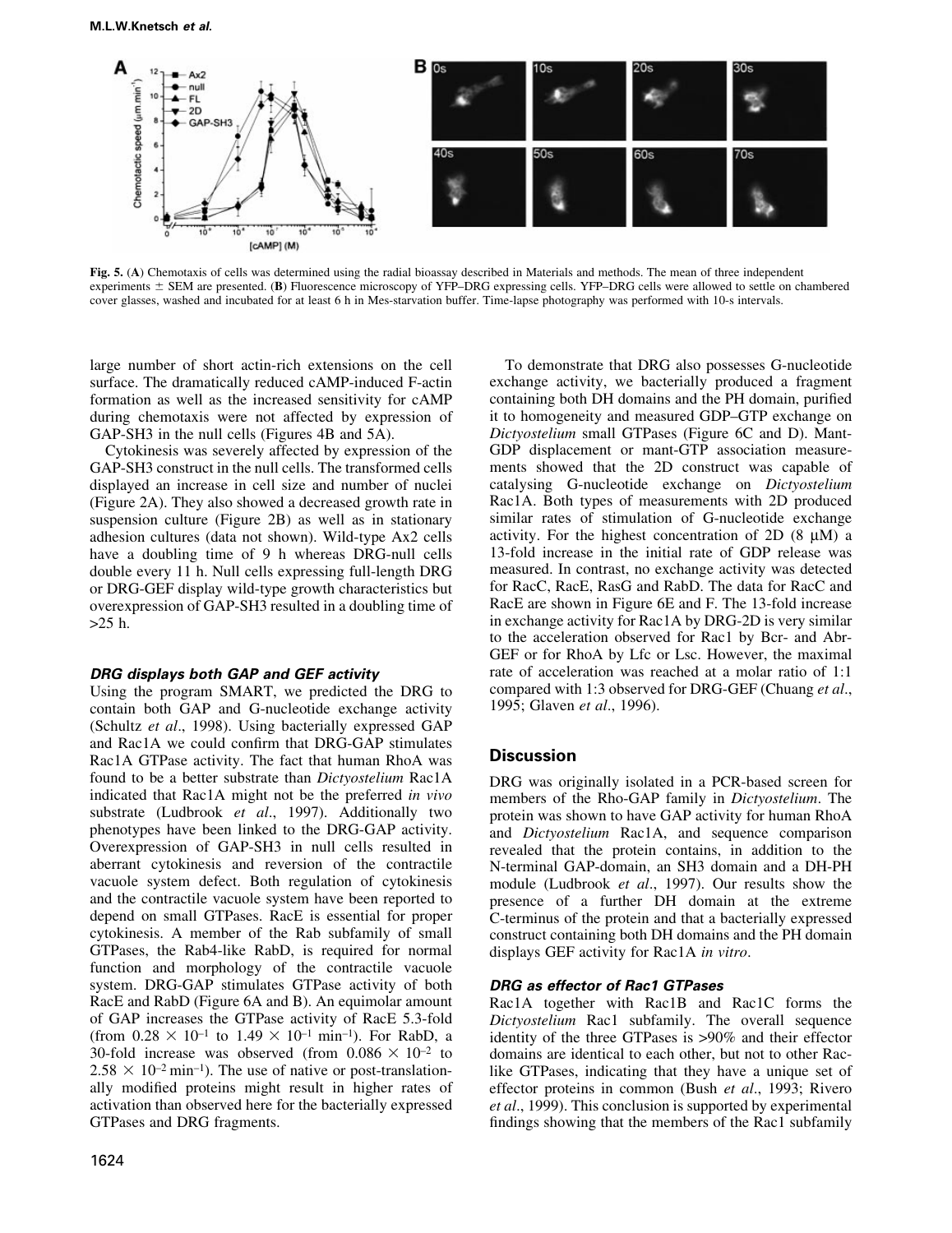

Fig. 6. GTPase-activating and G-nucleotide exchange activity of Dictyostelium DRG. (A) 5 µM RacE or (B) 5 µM RabD was loaded with radioactive  $[\alpha^{-32}P]GTP$  and incubated with (solid circles) or without (open circles) 5  $\mu$ M purified DRG-GAP. Samples were taken at the timepoints indicated and the percentage of GDP was determined with a phosphoimager. GAP clearly enhances the GTPase activity of RacE and RabD. Rac1A nucleotide exchange was determined by two independent methods. (C) Mant-GTP binding to Rac1A results in an increase in fluorescence. Increasing concentrations of 2D were added (2-8  $\mu$ M). (D) Mant-GDP dissociation from Rac1A in the presence of an increasing concentration (1-8  $\mu$ M) of the  $2D$  construct and  $200 \mu$ M GTP. Mant-GDP release was measured as a decrease of mant fluorescence (365/445 nm) as described in Materials and methods. The rates determined from mant-GDP dissociation and mant-GTP association are very similar. (E) Mant-GTP binding to RacC or (F) mant-GDP dissociation from RacE in the presence or absence of  $8 \mu M$  2D. No acceleration of exchange activity by 2D was observed for these two Rac proteins.

play an identical role in regulating a wide range of actinbased events in Dictyostelium, including the formation of cell-surface extensions, cell polarity during chemotaxis, endocytosis and cytokinesis. The fact that both dominantnegative and constitutively active mutant forms of Rac1 display defective F-actin regulation suggests that cycling between the active GTP- and the inactive GDP-bound forms is essential for proper function of Rac1 (Chung et al., 2000; Dumontier et al., 2000).

The role of DRG as effector of Rac1 GTPases was supported by a recent study which showed that disruption of drg and overexpression of constitutively active Rac1B<sup>Q61L</sup> lead to similar changes in the basal level of F-actin assembly, dynamic reorganization of F-actin in response to the chemo-attractant cAMP, and cell polarity during chemotaxis. These phenotypic changes associated with depletion of DRG were attributed to the lack of Rac1- GAP activity in these cells (Chung et al., 2000). Our analysis of DRG-null cells supports a role of DRG in Rac1-dependent signalling but suggests a different mode of action and additional roles for the protein. The Rac1A-GEF activity displayed by the 2D construct in vitro and the in vivo rescue of the actin-dependent consequences of DRG depletion by this construct reveal the functional importance of DRG's Rac1-GEF activity (Figure 4A). Our results also indicate that DRG's Rac1-GEF activity, but not its Rac1-GAP activity, is required to keep Rac1 proteins cycling between the active GTP- and the inactive GDP-bound forms (Figure 7). The increased number of short actin-rich extensions and the severe cytokinesis defect that is associated with the overexpression of the GAP-SH3 construct can be explained by a build-up of the



Fig. 7. Scheme demonstrating the role of DRG in cytokinesis, contractile vacuole function and F-actin organization during chemotaxis. DRG-GAP activity plays a major role in cytokinesis by regulating the nucleotide state of RacE, which is of vital importance for the cortical tension during cell division. DRG-GAP also plays a critical role in organization and function of the contractile vacuole in Dictyostelium by an as yet unknown mechanism involving the Rab4 homologue RabD. The DRG G-nucleotide exchange activity is vital for Rac1-dependent F-actin organization and filopodia formation during chemotaxis of the cells towards a cAMP source. See text for further details.

inactive forms of Rac1 in these cells. However, of all Dictyostelium GTPases tested, DRG-GAP showed the lowest activity with Rac1A, making DRG an unlikely candidate for a genuine Rac1-GAP.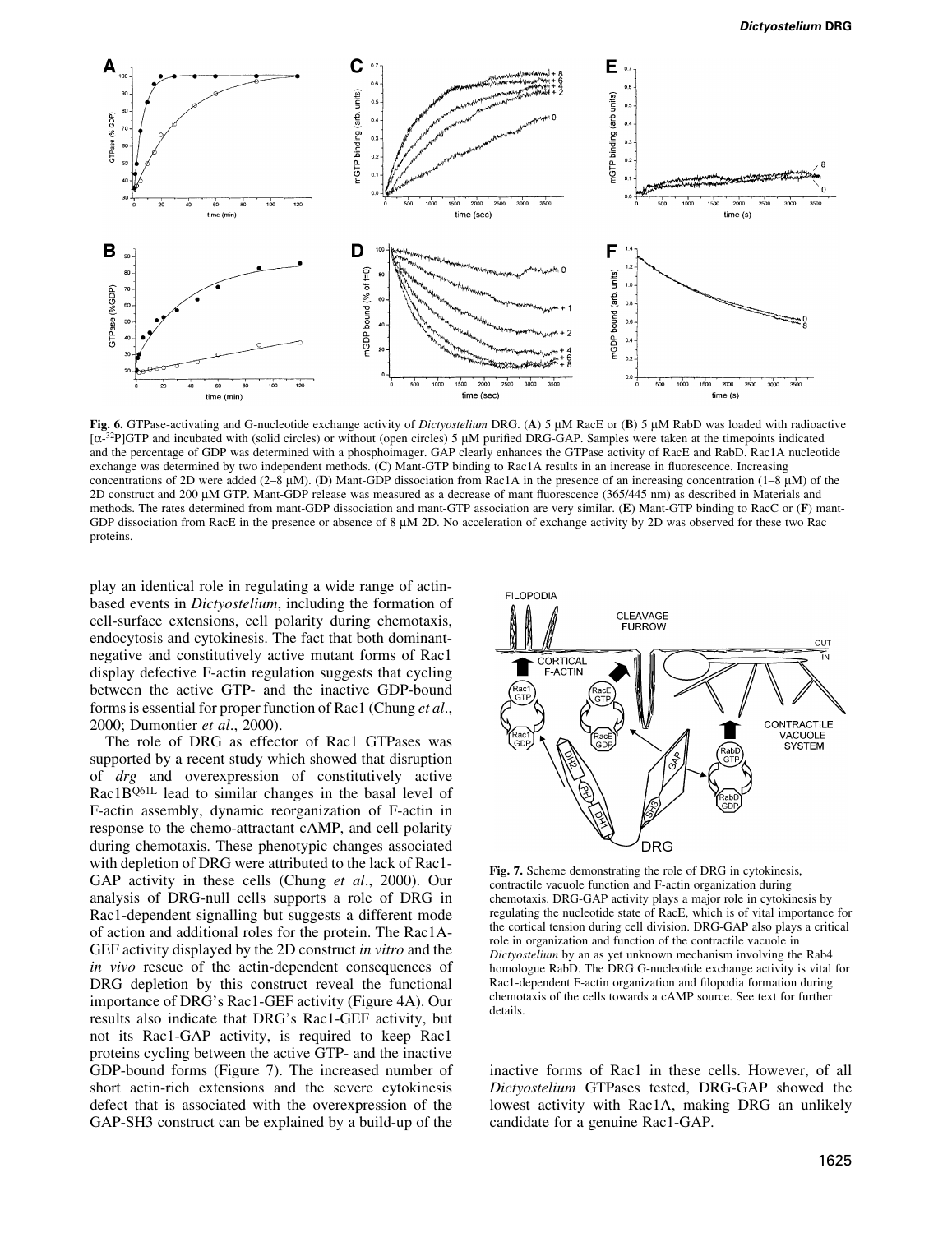# DRG affects RacE-dependent signalling

Similarly to Rac1, RacE is involved in regulating a range of actin-based events including organization of F-actin during cytokinesis. However, the cytokinesis defects displayed by RacE-null cells and Rac1A mutant cells show clear differences. RacE plays an essential role in cleavage furrow formation by regulating the cortical tension of mitotic cells. Depletion of RacE induces a conditional, dominant-negative phenotype. RacE-null cells die when grown in suspension culture, although cells grown in stationary culture on Petri dishes look normal and grow at almost normal rates (Larochelle et al., 1996). Overexpression of constitutively active RacE but not of dominant-negative RacE reverted this cytokinesis defect, showing that RacE in the GTP-bound form, and not cycling between the GDP- and GTP-bound forms, is necessary for proper functioning of the protein (Larochelle et al., 1997). In contrast, both dominant-negative and constitutively active Rac1 mutants displayed a more severe cytokinesis defect in stationary culture, resulting in the formation of large multinuclear cells and an increased frequency of amitotic cell divisions, but displayed almost normal doubling rates in suspension cultures (Dumontier et al., 2000).

DRG-depleted cells showed no growth deficiencies both in shaking culture and on bacterial lawns. However, overexpression of GAP-SH3 in DRG-null cells led to a cytokinesis defect similar to that observed in RacE-null cells. Biochemical assays confirmed that DRG-GAP efficiently stimulates the GTPase activity of RacE. In contrast, DRG-GEF did not enhance GDP-GTP exchange on RacE. This suggests that DRG-GAP activity regulates the amount of RacE-GTP in vivo and that this activity must be tightly regulated in order to allow for proper cytokinesis (Figure 7).

# DRG affects RabD-dependent signalling

The small GTPase RabD, a Dictyostelium Rab4 homologue, facilitates communication between the contractile vacuole system and the endosomal pathway, and plays a critical role in the regulation of the structure and function of the contractile vacuole system. The contractile vacuole pumps water actively out of Dictyostelium cells when they are exposed to hypotonic conditions. Overexpression of RabD<sup>N121I</sup> leads to mis-sorting of both lysosomal markers and contractile vacuole membrane proteins (Bush et al., 1996). The contractile vacuole system of DRG-null cells is clearly impaired in its function. The dramatically changed morphology of the contractile vacuole system in DRG-null cells is similar to that observed in cells overexpressing RabDN121I (Figure 7). The fact that overexpression of the GAP-SH3 construct rescues the osmosensitive phenotype and restores the morphology of the contractile vacuole led us to extend the biochemical characterization of DRG's GAP and GEF activities to the Rab family. The basal GTPase activity of RabD was increased 30-fold by DRG-GAP, which was the highest activation by DRG-GAP observed for the Dictyostelium small GTPases tested. No effect of DRG-GEF was observed on the rate of GDP-GTP exchange for RabD. This result demonstrates that DRG-GAP regulates the GTPase activity of members of the Rab and the Rho/Rac family.

Our finding that DRG-GAP interacts with members of the Rab family was unexpected. The DRG-GAP domain was predicted to be specific for members of the Rho family of small GTPases by all sequence analysis programs used (Altschul et al., 1990, 1997; Schultz et al., 1998; Ponting et al., 1999). The highest degree of sequence similarity was found with the GAP domains of Bcr and Abr, which have been shown to catalyse the GTPase activity of Rac and CDC42 in vitro (Chuang et al., 1995; Wittinghofer et al., 1997).

Similarly to other GAPs, DRG-GAP is predicted to be predominantly  $\alpha$ -helical in structure. It contains a conserved arginine residue at position 51 that is thought to act as a catalytic 'arginine finger'. Furthermore, our results show that DRG can interact with GTPases that display high diversity in the effector loop region and that it displays highly variable degrees of interaction with GTPases that have similar effector loop regions. This suggests that the effector loop region is not contributing to the specificity of the interaction. DRG-GAP may interact in a similar way with the C-terminal region of GTPases, as was described for the interaction of the yeast Rab homologue YPT and its GAP Gypt1 (Rak et al., 2000).

The fact that DRG-GAP affects the contractile vacuole system by regulating the Dictyostelium Rab4 homologue RabD is intriguing. Schmidt et al. (1997) identified a compartment in neuroendocrine cells with similar morphology to the contractile vacuole system in Dictyostelium. This sub-plasmalemmal tubulocisternal system is characterized by narrow channels connected to the cell surface, giving rise to synaptic-like microvesicles, the counterpart of neuronal synaptic vesicles. It was proposed that the Dictyostelium contractile vacuole system is a specialized version of this eukaryotic cell compartment (Gabriel et al., 1999). The Abr and Bcr proteins are both produced at high levels in brain tissue. The role of Abr and Bcr in the brain is still not understood but our results point in a new direction for which the biochemical activation spectrum of these proteins should be re-evaluated.

# Materials and methods

# **Reagents**

Standard chemicals were purchased from Sigma; restriction enzymes, polymerases and DNA-modifying enzymes were from Roche Molecular Biochemicals; blasticidin-S was from ICN. TRITC-labelled phalloidin was a gift from Dr Faulstich. Antibodies against mitoporin, vacuolin, comitin and the 100 kDa subunit of vacuolar ATPase were generously supplied by Dr M.Maniak, Dr A.Noegel and Dr G.Gerisch. Polyclonal peptide antibodies against the DRG-SH3 (MK-101) domain were produced by Biogenes (Berlin, Germany).

# Cell growth and transformation

Dictyostelium cells were grown in HL-5C medium (Watts and Ashworth, 1970). Cells were transformed by electroporation (de Hostos et al., 1991). Blasticidin and G418 were used as selectable markers at 5 and 10 µg/µl, respectively. In order to obtain aggregation-competent cells, cells were washed three times in Mes-starvation buffer (20 mM MES, 2 mM MgCl<sub>2</sub>, 0.2 mM CaCl<sub>2</sub>), plated on Mes-starvation agar plates, incubated for 16 h at 6°C, harvested and shaken for 1 h at  $1 \times 10^7$  cells/ml at 22°C. In order to observe aggregation or full development cells were plated on Mes-starvation agar plates or in chambered cover glasses (Nunc) at  $\sim$  5  $\times$  10<sup>5</sup> cells/cm<sup>2</sup> and were allowed to develop further at 22°C.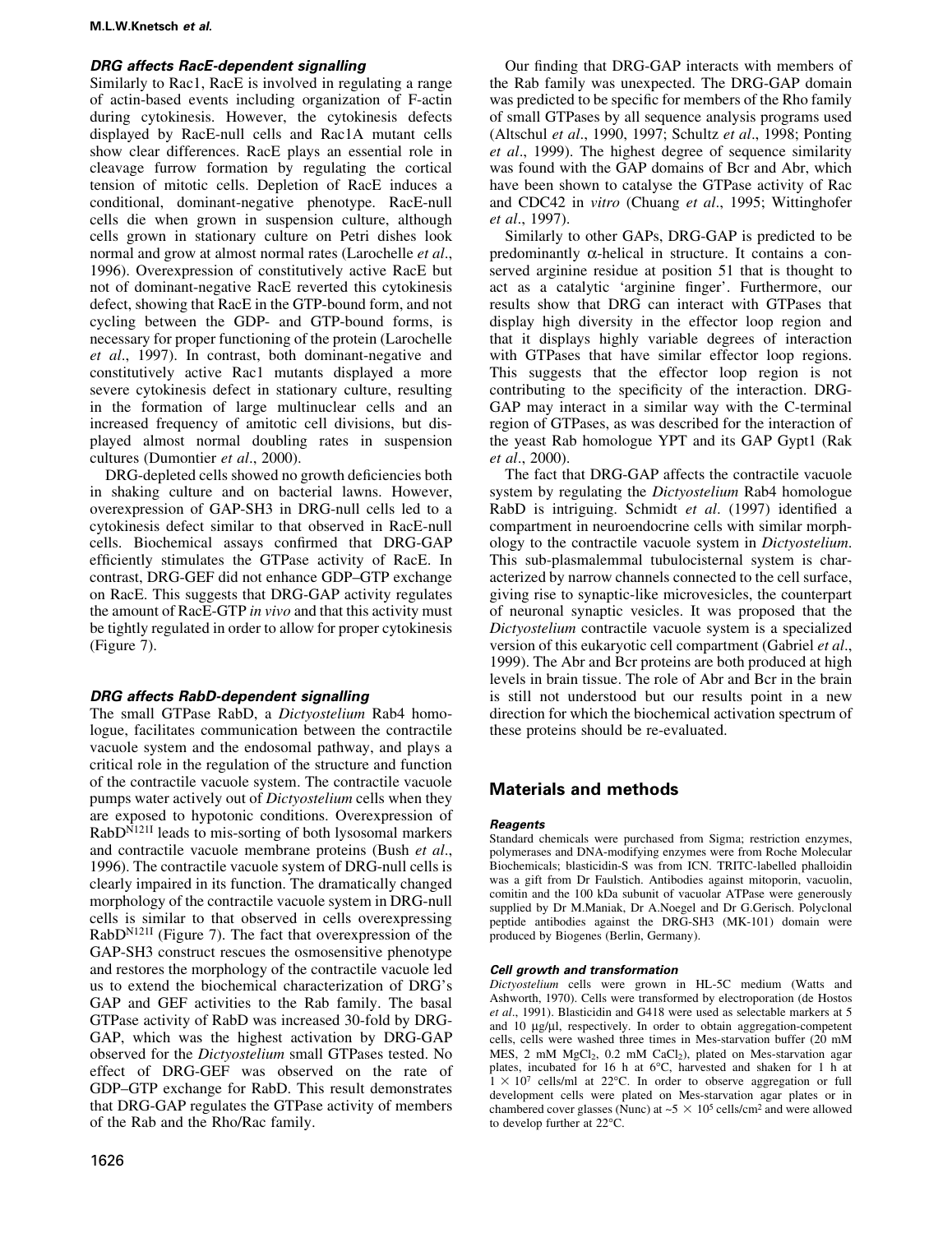#### Generation of DRG-null cells and cells expressing DRG domains

The BglII fragment (bp 558-3099) from the genomic clone (DDBJ/ EMBL/GenBank accession No. Y10159) was replaced with a blasticidin resistance cassette and the linearized disruption construct was transformed in Ax2 cells. Transformants were selected using  $5 \mu g/\mu l$ blasticidin-S, recloned on Klebsiella aerogenes lawns, and checked for successful knock-outs by western blotting using polyclonal DRG-SH3 antibody MK-101. PCR and genomic DNA blotting were then used to analyse positive clones. Several knockout clones were used for this study and no difference between all analysed clones could be detected. The DNA coding for full-length DRG, DRG-2D (amino acids 779-1335) and DRG-GAP-SH3 (amino acids 1-320) was generated by PCR and cloned into pDXA that allows for expression of these constructs under control of the constitutive actin15 promoter (Manstein et al., 1995). These plasmids were transformed in DRG-null cells. Cells were selected in medium containing 10 µg/µl G418 and checked for expression of the proper polypeptide by western blotting. For YFP-DRG a genomic DNA encoding the full-length DRG protein was cloned into the pDXA-YFP vector using *BamHI* and *XbaI*. The resulting construct encodes a polypeptide with YFP at the N-terminus followed by a linker (SGSGSG) and DRG.

### **Protein purification**

Small GTPases Rac1A, RacC, RasG and RacE were purified as glutathione S-transferase fusion proteins in Escherichia coli. Cells were induced with 0.5 mM isopropyl-B-D-thiogalactopyranoside (IPTG) and grown overnight at room temperature before lysis by French press. The high-speed supernatant was loaded on a glutathione-Sepharose column. The column was washed and protein was eluted by cleavage with thrombin on the column. Thrombin at 10 U/ml was run through the column at slow flow rates (80  $\mu$ l/min). The eluate was passed through a downstream-attached p-amino-benzamidine column to remove thrombin. The DNA constructs encoding both DH domains (2D) containing amino acids 779-1335, the GAP domain containing amino acids 28-184 and RabD (gift of J.Cardelli) were cloned in the pQE30 vector (Qiagen, Germany), which allows expression of His-tagged proteins in *E.coli.* Cells expressing 2D and RabD were induced with 0.5 mM IPTG and grown at room temperature for 5 and 16 h, respectively. Protein was purified by lysing the bacteria with a French press and loading a highspeed supernatant on a Ni-NTA column (Qiagen, Germany). The protein was eluted with 300 mM imidazole.

### GDP-GTP exchange assay

Loading of small GTPases with GTP or mant-GTP was performed by incubation on ice for 2 min in Tris-EDTA buffer  $[50 \text{ mM}$  Tris pH 7.5, 50 mM NaCl, 40 mM EDTA, 5 mM dithiothreitol (DTT)] and subsequently adding 100 mM  $MgCl<sub>2</sub>$  (final concentration) in the presence of a 10-fold excess of nucleotide. The mant-GTP was allowed to be hydrolysed by the GTPase. Remaining non-bound nucleotide was removed by running the incubation mixture over a NAP-10 column (Pharmacia Amersham), eluting with 50 mM Tris pH 7.5, 2 mm  $MgCl<sub>2</sub>$ , 5 mM NaCl, 1 mM DTT. Mant-GDP (2 µM) loaded GTPase was incubated with  $200 \mu M$  GTP and various concentrations of the  $2D$ polypeptide, and fluorescence  $(365/445 \text{ nm})$  change was measured using an SLM-8000 fluorimeter.

#### GTPase activity

Loading of small GTPases with  $[\alpha^{-32}P]$ GTP was performed as described above. Radioactively labelled GTPases (5 µM final concentration) were incubated at 21°C with or without DRG-GAP, and samples were quenched by addition of trichloroacetic acid (0.5%) at the desired times. After neutralization, samples were loaded on PEI-cellulose thin layer chromatography plates with 1.8 M LiCl as running solution. GDP and GTP were quantified with a Fuji phosphoimager using Imagequant software.

#### Electron microscopy

Transmission electron microscopy for Figure 3 was carried out as previously described (Parsons et al., 1995; Steyer et al., 1997). Shortly, monolayers of cells on thin glass coverslips were rapidly frozen in liquid ethane. Following freeze substitution, specimens were embedded in Lowicryl HM-20 at low temperature and ultra-thin sections were observed.

### Fluorescence microscopy

Cells at a density of  $3 \times 10^5$  cells/ml were allowed to settle on 12-mm diameter coverslips for 15 min. The fixation method used for studying intracellular morphology was immersion in methanol at -85°C followed by a temperature gradient from  $-85$  to  $-35^{\circ}$ C for 30 min (Neuhaus *et al.*, 1998). The fixed cells were rehydrated in phosphate-buffered saline (PBS) and blocked in PBS containing 3% bovine serum albumin (BSA) followed by incubation in primary antibody for 16 h at 4°C. For staining mitochondria, Golgi complex, late endosomes and the contractile vacuole system, the monoclonal antibodies 70-100-1, 190-340-8, 221-1-1 and an antibody recognizing the 100 kDa subunit of the vacuolar ATPase were used. All primary antibodies were diluted 1:5. After extensive washing cells were labelled with Cy3-conjugated secondary antibody (Amersham Pharmacia) at 1:500 dilution. DAPI was used at a concentration of  $0.1 \mu$ g/ml to stain cell nuclei. For staining of F-actin, cells were fixed with 1% paraformaldehyde, 0.1% glutaraldehyde, 0.1% Triton X-100 in PHEM (60 mM PIPES pH 6.4, 25 mM HEPES, 10 mM EGTA, 2 mM  $MgCl<sub>2</sub>$ ). Cells were then treated twice with 2 mg/ml NaBH<sub>4</sub> in PHEM to reduce background fluorescence. After rinsing, cells were blocked in Gel/ BSA buffer (20 mM Tris pH 8.0, 0.9% NaCl, 0.1% BSA, 0.02% gelatin) and incubated with  $0.2 \mu M$  TRITC-phalloidin in the same buffer for 16 h at 4°C. Images were recorded using a Zeiss Axiovert 135 inverted microscope equipped with a Quantix camera (Photometrics, Tucson, AZ) that was controlled by IP-Lab software or on a Leica TCS-NT confocal microscope system.

#### Osmosensitivity measurement

Cells were incubated at  $2 \times 10^6$  cells/ml in either water (hypotonic), 350 mM sorbitol (hypertonic) or HL-5C medium (control) in shaking culture at room temperature for 45 min. EDTA (2.5 mM) was added to prevent the cells from forming aggregates. After incubation, 100 cells were plated on bacterial lawns and after 3-4 days survival rates were determined by counting colonies appearing on the bacterial lawns. At least three plates were counted per incubation condition.

#### Actin polymerization assay

Chemoattractant-induced F-actin formation was measured as described (Hall et al., 1988; Peracino et al., 1998). Briefly, aggregation-competent cells were resuspended at  $2 \times 10^7$  cells/ml. Cells were stimulated with 1 µM cAMP and 50 µl samples were taken at various timepoints. The reaction was terminated by addition of  $450 \mu l$  of  $3.7\%$  formaldehyde,  $0.1\%$  Triton X-100, 0.25 µM TRITC-phalloidin in 20 mM potassium phosphate, 10 mM PIPES, 5 mM EGTA, 2 mM MgCl<sub>2</sub> pH 6.8. After staining for 1 h, samples were centrifuged for 5 min at 15 000 g. Pellets were extracted with  $700 \mu l$  of methanol for 16 h and fluorescence (540/ 565 nm) was read in an SLM-8000 fluorimeter.

#### Chemotaxis

Chemotaxis was determined as described by Browning et al. (1995). Aggregation-competent cells were spotted at high density on small agar plates (20 mM Tris pH 7.0) with various concentrations of cAMP in the agar. The radius of the area covered by cells was determined before and after an incubation period of 3 h at 21°C. The increase in radius is a direct measure for net chemotaxis. For the micro-needle assay we filled an Eppendorf femtotip with  $100 \mu M$  cAMP and using an Eppendorf Injectman placed the needle in a field of aggregation-competent cells attached to a glass surface. We applied a continuous flow with an Eppendorf Femtojet and observed the cells with a Zeiss Axiovert 135 microscope equipped with a Princeton Instruments CCD camera.

# Acknowledgements

We thank Ursula Rühl for excellent technical assistance, and F.Jon Kull and Roger S.Goody for critically reading the manuscript. We are especially grateful to G.Gerisch, A.Noegel and M.Maniak for providing monoclonal antibodies, J.Cardelli for the RabD clone, and F.Rivero and A.De Lozanne for several Rac constructs. We thank Kenneth C.Holmes for support and encouragement. The Max-Planck-Society (Germany) supported this work. M.L.W.K. was supported by a long-term fellowship from the European Molecular Biology Organization.

### **References**

Altschul,S.F., Gish,W., Miller,W., Myers,E.W. and Lipman,D.J. (1990) Basic local alignment search tool. J. Mol. Biol., 215, 403-410.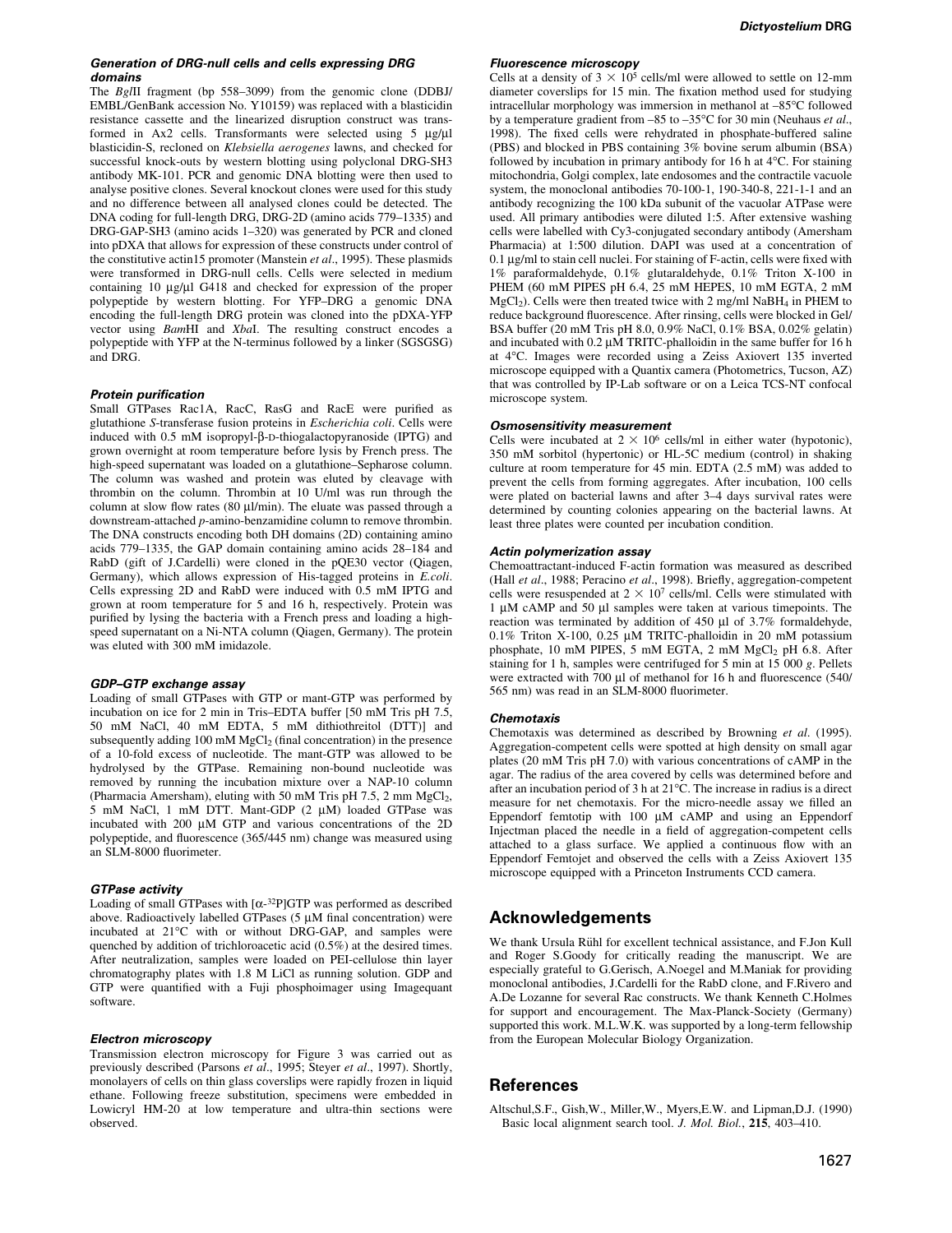### M.L.W.Knetsch et al.

- Altschul,S.F., Madden,T.L., Schaffer,A.A., Zhang,J., Zhang,Z., Miller,W. and Lipman,D.J. (1997) Gapped BLAST and PSI-BLAST: a new generation of protein database search programs. Nucleic Acids Res., 25, 3389-3402.
- Aspenstrom,P. (1999) Effectors for the Rho GTPases. Curr. Opin. Cell Biol., 11, 95-102.
- Boguski,M.S. and McCormick,F. (1993) Proteins regulating Ras and its relatives. Nature,  $366, 643-654$ .
- Bourne,H.R., Sanders,D.A. and McCormick,F. (1990) The GTPase superfamily: a conserved switch for diverse cell functions. Nature, 348, 125±132.
- Browning,D.D., The,T. and O'Day,D.H. (1995) Comparative analysis of chemotaxis in Dictyostelium using a radial bioassay method: protein tyrosine kinase activity is required for chemotaxis to folate but not to cAMP. Cell. Signal., 7, 481-489.
- Bucher,P., Karplus,K., Moeri,N. and Hofmann,K. (1996) A flexible motif search technique based on generalized profiles. Comp. Chem.,  $20, 3-23.$
- Bush,J., Franek,K. and Cardelli,J. (1993) Cloning and characterization of seven novel *Dictyostelium discoideum* rac-related genes belonging to the rho family of GTPases. Gene, 136, 61-68.
- Bush,J., Temesvari,L., Rodriguez-Paris,J., Buczynski,G. and Cardelli,J. (1996) A role for a Rab4-like GTPase in endocytosis and in regulation of contractile vacuole structure and function in Dictyostelium discoideum. Mol. Biol. Cell,  $7, 1623-1638$ .
- Chuang,T.H., Xu,X., Kaartinen,V., Heisterkamp,N., Groffen,J. and Bokoch,G.M. (1995) Abr and Bcr are multifunctional regulators of the Rho GTP-binding protein family. Proc. Natl Acad. Sci. USA, 92, 10282±10286.
- Chung,C.Y., Lee,S., Briscoe,C., Ellsworth,C. and Firtel,R.A. (2000) Role of Rac in controlling the actin cytoskeleton and chemotaxis in motile cells. Proc. Natl Acad. Sci. USA, 97, 5225-5230.
- Coso,O.A., Chiariello,M., Yu,J.C., Teramoto,H., Crespo,P., Xu,N., Miki,T. and Gutkind,J.S. (1995) The small GTP-binding proteins Rac1 and Cdc42 regulate the activity of the JNK/SAPK signaling pathway. Cell, 81, 1137-1146.
- Daley,G.Q., Van Etten,R.A. and Baltimore,D. (1990) Induction of chronic myelogenous leukemia in mice by the P210Bcr/abl gene of the Philadelphia chromosome. Science, 247, 824-830.
- de Hostos,E.L., Bradtke,B., Lottspeich,F., Guggenheim,R. and Gerisch,G. (1991) Coronin, an actin binding protein of Dictyostelium discoideum localized to cell surface projections, has sequence similarities to G protein  $\beta$  subunits. EMBO J., 10, 4097±4104.
- Dumontier,M., Hocht,P., Mintert,U. and Faix,J. (2000) Rac1 GTPases control filopodia formation, cell motility, endocytosis, cytokinesis and development in Dictyostelium. J. Cell Sci., 113, 2253-2265.
- Faix,J., Clougherty,C., Konzok,A., Mintert,U., Murphy,J., Albrecht,R., Muhlbauer,B. and Kuhlmann,J. (1998) The IQGap-related protein DGAP1 interacts with Rac and is involved in the modulation of the F-actin cytoskeleton and control of cell motility. J. Cell Sci., 111, 3059±3071.
- Gabriel,D., Hacker,U., Kohler,J., Muller-Taubenberger,A., Schwartz, J.M., Westphal,M. and Gerisch,G. (1999) The contractile vacuole network of Dictyostelium as a distinct organelle: its dynamics visualized by a GFP marker protein. J. Cell Sci.,  $112$ , 3995-4005.
- Gerald,N., Dai,J., Ting-Beall,H.P. and De Lozanne,A. (1998) A role for Dictyostelium racE in cortical tension and cleavage furrow progression. J. Cell Biol., 141, 483-492.
- Glaven,J.A., Whitehead,I.P., Nomanbhoy,T., Kay,R. and Cerione,R.A. (1996) Lfc and Lsc oncoproteins represent two new guanine nucleotide exchange factors for the Rho GTP-binding protein. J. Biol. Chem., 271, 27274-27381.
- Hall, A. (1998) Rho GTPases and the actin cytoskeleton. Science, 279, 509-514.
- Hall,A.L., Schlein,A. and Condeelis,J. (1988) Relationship of pseudopod extension to chemotactic hormone-induced actin polymerization in amoeboid cells. J. Cell. Biochem., 37, 285-299.
- Heisterkamp,N., Morris,C. and Groffen,J. (1989) Abr, an active Bcrrelated gene. Nucleic Acids Res., 17, 8821-8831.
- Heisterkamp,N., Jenster,G., ten Hoeve,J., Zovich,D., Pattengale,P.K. and Groffen,J. (1990) Acute leukaemia in Bcr/Abl transgenic mice. Nature, 344, 251-253.
- Heisterkamp,N., Kaartinen,V., van Soest,S., Bokoch,G.M. and Groffen,J. (1993) Human Abr encodes a protein with GAPrac activity and homology to the DBL nucleotide exchange factor domain. J. Biol. Chem., 268, 16903-16906.
- Hofmann,K., Bucher,P., Falquet,L. and Bairoch,A. (1999) The PROSITE database, its status in 1999. Nucleic Acids Res., 27, 215±219.
- Jones,G.E., Allen,W.E. and Ridley,A.J. (1998) The Rho GTPases in macrophage motility and chemotaxis. Cell Adhes. Comm., 6, 237–245.
- Katan,M. and Allen,V.L. (1999) Modular PH and C2 domains in membrane attachment and other functions. FEBS Lett., 452, 36-40.
- Larochelle,D.A., Vithalani,K.K. and De Lozanne,A. (1996) A novel member of the rho family of small GTP-binding proteins is specifically required for cytokinesis. J. Cell Biol., 133, 1321-1329.
- Larochelle,D.A., Vithalani,K.K. and De Lozanne,A. (1997) Role of Dictyostelium RacE in cytokinesis—mutational analysis and localization studies by use of green fluorescent protein. Mol. Biol. Cell, 8, 935-944.
- Ludbrook,S.B., Eccleston,J.F. and Strom,M. (1997) Cloning and characterization of a RhoGAP homolog from Dictyostelium discoideum. J. Biol. Chem., 272, 15682-15686.
- Manstein,D.J., Schuster,H.-P., Morandini,P. and Hunt,D.M. (1995) Cloning vectors for the production of proteins in Dictyostelium discoideum. Gene, 162, 129-134.
- Minden,A., Lin,A., Claret,F.X., Abo,A. and Karin,M. (1995) Selective activation of the JNK signaling cascade and c-Jun transcriptional activity by the small GTPases Rac and Cdc42Hs. Cell, 81, 1147-1157.
- Neuhaus,E.M., Horstmann,H., Almers,W., Maniak,M. and Soldati,T. (1998) A universal ethane-freezing/methanol-fixation procedure highly improves preservation of structure and antigenicity in immuno fluorescence and pre-embedding immunoelectron microscopy. J. Struct. Biol., 121, 326-342.
- Olson,M.F., Ashworth,A. and Hall,A. (1995) An essential role for Rho, Rac, and Cdc42 GTPases in cell cycle progression through G<sub>1</sub>. Science, 269, 1270-1272.
- Parsons,T.D., Coorssen,J.R., Horstmann,H. and Almers,W. (1995) Docked granules, the exocytic burst, and the need for ATP hydrolysis in endocrine cells. Neuron, 15, 1085-1096.
- Peracino, B. et al. (1998) G protein  $\beta$  subunit-null mutants are impaired in phagocytosis and chemotaxis due to inappropriate regulation of the actin cytoskeleton. J. Cell Biol., 141, 1529-1537.
- Ponting,C.P., Schultz,J., Milpetz,F. and Bork,P. (1999) SMART: identification and annotation of domains from signalling and extracellular protein sequences. Nucleic Acids Res., 27, 229-232.
- Rak,A., Fedorov,R., Alexandrov,K., Albert,S., Goody,R.S., Gallwitz,D. and Scheidig,A.J. (2000) Crystal structure of the GAP domain of Gyp1p: first insights into interaction with Ypt/Rab proteins. EMBO J., 19,  $1-10$ .
- Rebecchi,M.J. and Scarlata,S. (1998) Pleckstrin homology domains: a common fold with diverse functions. Annu. Rev. Biophys. Biomol. Struct., 27, 503-528.
- Ridley,A.J. (1997) Signalling by Rho family proteins. Biochem. Soc.  $Trans.$ , 25, 1005-1010.
- Ridley,A.J. and Hall,A. (1992) The small GTP-binding protein rho regulates the assembly of focal adhesions and actin stress fibers in response to growth factors. Cell, 70, 389-399.
- Rivero,F., Albrecht,R., Dislich,H., Bracco,E., Graciotti,L., Bozzaro,S. and Noegel,A.A. (1999) RacF1, a novel member of the Rho protein family in *Dictyostelium discoideum*, associates transiently with cell contact areas, macropinosomes, and phagosomes. Mol. Biol. Cell, 10, 1205±1219.
- Schmidt,A., Hannah,M.J. and Huttner,W.B. (1997) Synaptic-like microvesicles of neuroendocrine cells originate from a novel compartment that is continuous with the plasma membrane and devoid of transferrin receptor. J. Cell Biol., 137, 445-458.
- Schultz,J., Milpetz,F., Bork,P. and Ponting,C.P. (1998) smart, a simple modular architecture research tool—identification of signaling domains. Proc. Natl Acad. Sci. USA, 95, 5857-5864.
- Seastone,D.J., Lee,E., Bush,J., Knecht,D. and Cardelli,J. (1998) Overexpression of a novel rho family GTPase, RacC, induces unusual actin-based structures and positively affects phagocytosis in Dictyostelium discoideum. Mol. Biol. Cell, 9, 2891-2904.
- Soisson,S.M., Nimnual,A.S., Uy,M., Barsagi,D. and Kuriyan,J. (1998) Crystal structure of the Dbl and pleckstrin homology domains from the human son of sevenless protein. Cell,  $95$ ,  $259-268$ .
- Steyer,J.A., Horstmann,H. and Almers,W. (1997) Transport, docking and exocytosis of single secretory granules in live chromaffin cells. Nature, 388, 474-478.
- Tan,E.C., Leung,T., Manser,E. and Lim,L. (1993) The human active breakpoint cluster region-related gene encodes a brain protein with